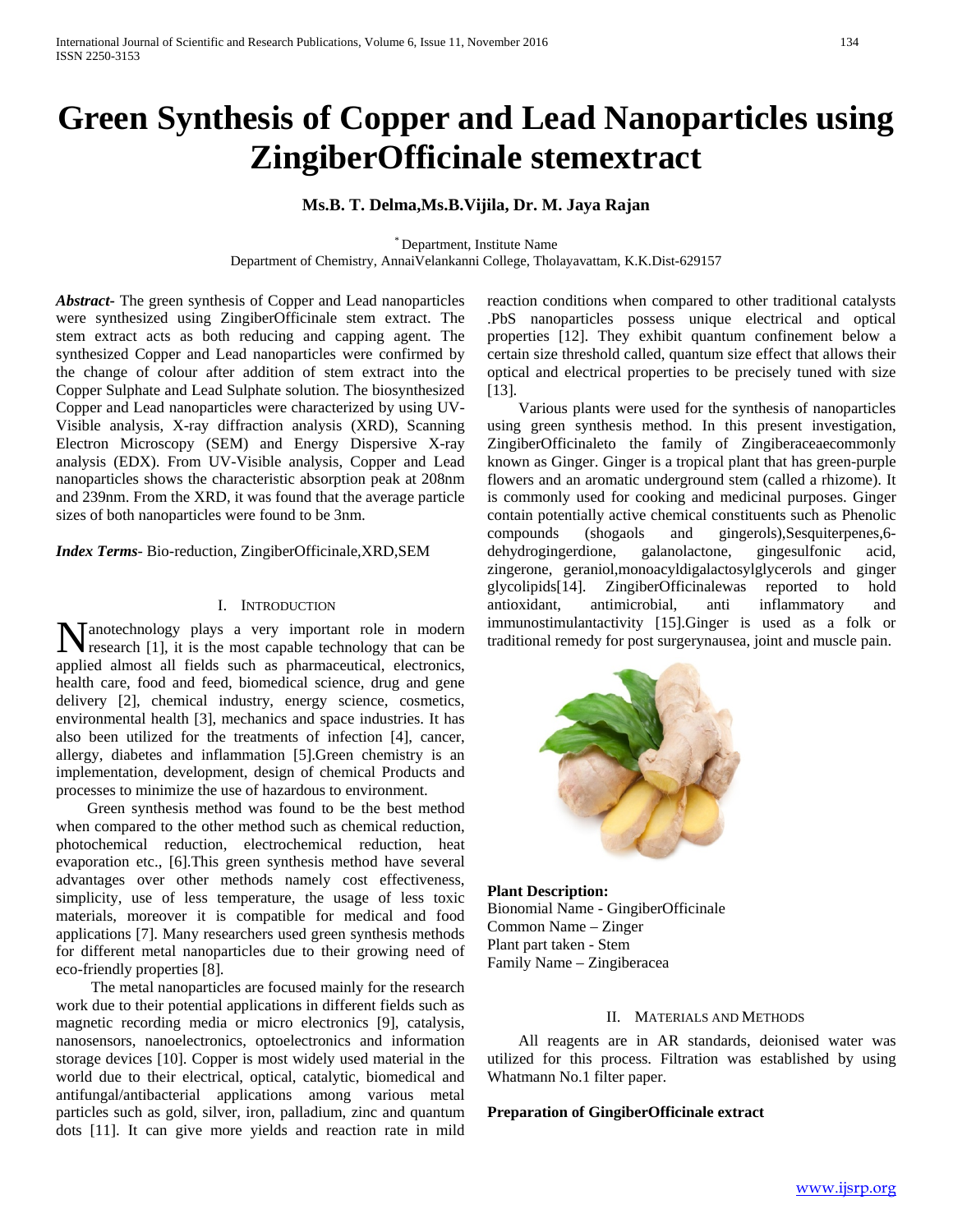The extracts were prepared by taking 50gms of GingiberOfficinale stem. These were thoroughly washed with distilled water and cut down into fine pieces and grinded in a mortar and pestle. Theaqueous extract was filtered through the Whatmann No.1 filter paper and the filtrate was stored at  $\overline{4}^0$ c for further experiments.

## **Synthesis of Nanoparticles**

 5ml of GingiberOfficinale extract was treated to 10ml of 0.1M aqueous solution of Copper sulphate and Lead sulphatethen stirring continued for 1minute at room temperature. The solution was changed from yellow to greenish blueand yellow to dark fellow which indicates the formation of Copper and Lead nanoparticles.

## **Characterization**

 The formation of nanoparticles was confirmed by UV-Visible spectroscopy using Jasco V-550 spectrophotometer instrument. Size of the Copper and Lead nanoparticles was

analysed with UV-Spectrometerin the range of 208nm and 239nm. The crystalline structure of the nanoparticles were determined by X-Ray diffraction analysis using Rigaku X-Ray diffractometer (Miniflex, UK) instrument operating at 40 kV with 2sec time interval at room temperature 27ºC. Morphology and mean particle size of the Copper and Lead were determined by SEM analysis. The elemental composition in the reaction mixture was determined by EDX analysis.

#### III. RESULTS AND DISCUSSION

#### **UV-Vis spectroscopy analysis**

 The result obtained from UV-Visible spectroscopy analysis of the sample is presented in **Fig.1.**It is the most important method of analysis to detect the Surface Plasmon Resonance property of nanoparticles. The Copper and Lead nanoparticles formation was confirmed from the peak at 208nm and 239nm.



**Fig. 1: UV- Visible spectrum of (a) Copperand (b) Leadnanoparticles**

# **XRD analysis**

Using XRD spectrum analysis, diffraction peaks obtained at 20 values of 32.14<sup>0</sup>, 22.25<sup>0</sup> and 18.84<sup>0</sup> corresponds to (111) (101) and (011) for Copper nanoparticles. For Lead nanoparticles, 20 values of  $38.14^{\circ}$ ,  $19.72^{\circ}$  and  $32.38^{\circ}$  corresponds to (111) (100) and(211).To determine the average particle size of the nanoparticles, the Debye-Scherrer equation is used.  $D = K \lambda / \beta \cos\theta$ 

Where,

D is the crystalline size of NPs

K is the Scherrer constant

 $\lambda$  is the wavelength of the X-ray

 $\beta$  is the full width at half maximum of the diffraction peak

θ is the Bragg's angle.

According to Debye Scherrer equation the average particle size of Copper and Lead nanoparticles was found to be 3nm.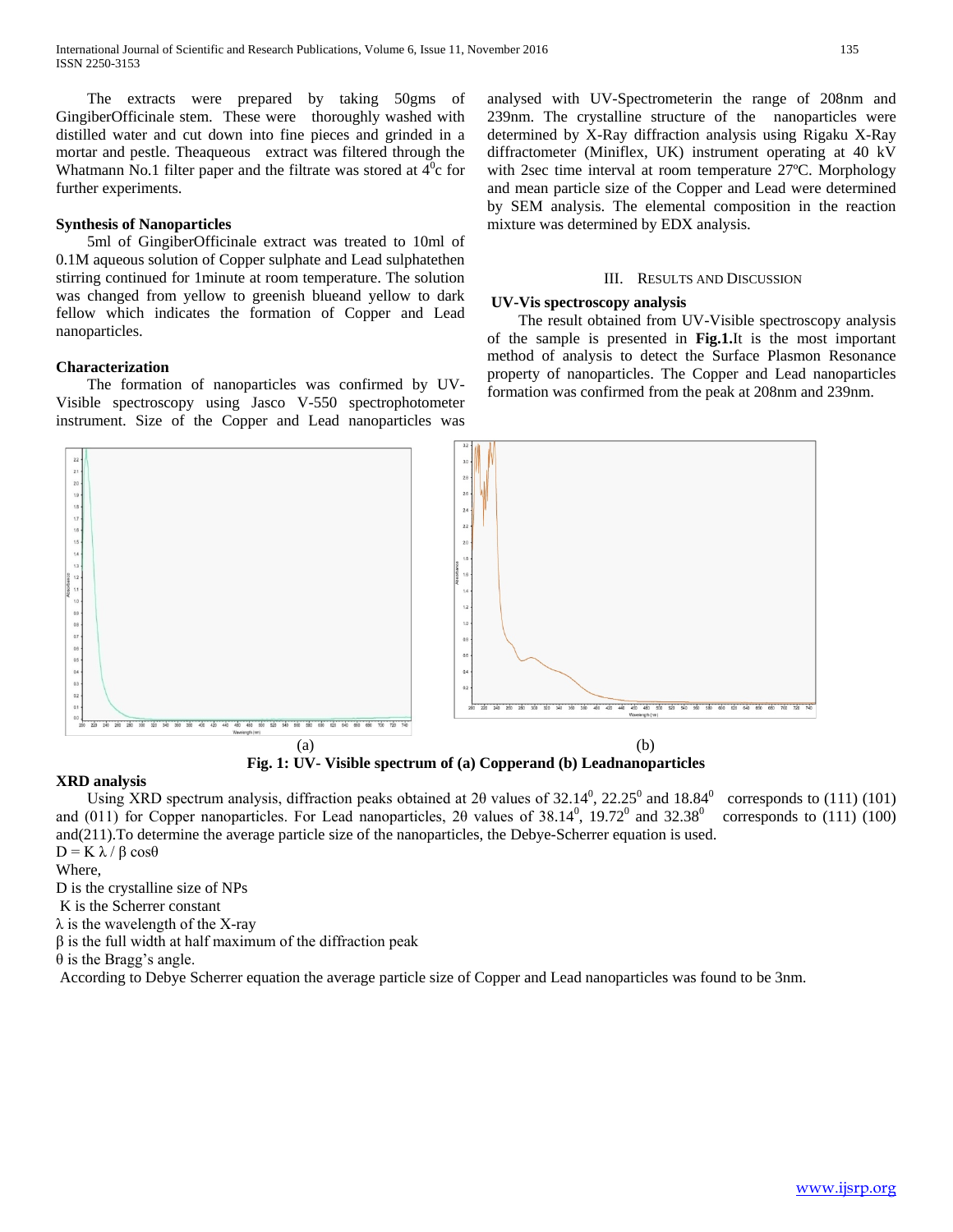

**Fig.2 XRD analysis of (a) copperand (b) Lead nanoparticles**

# **SEM analysis**

 The surface morphology of the nanoparticles was obtained by Scanning Electron Microscopy (SEM) analysis. The **Fig. 3**shows the nanoparticles synthesized by the stem extract of ZingiberOfficinale*.* It was shown that spherical and relatively uniform shape of the Copper and Lead nanoparticles.



**(a) (b) Fig.3: SEM analysis of (a) copperand (b) Lead nanoparticles**